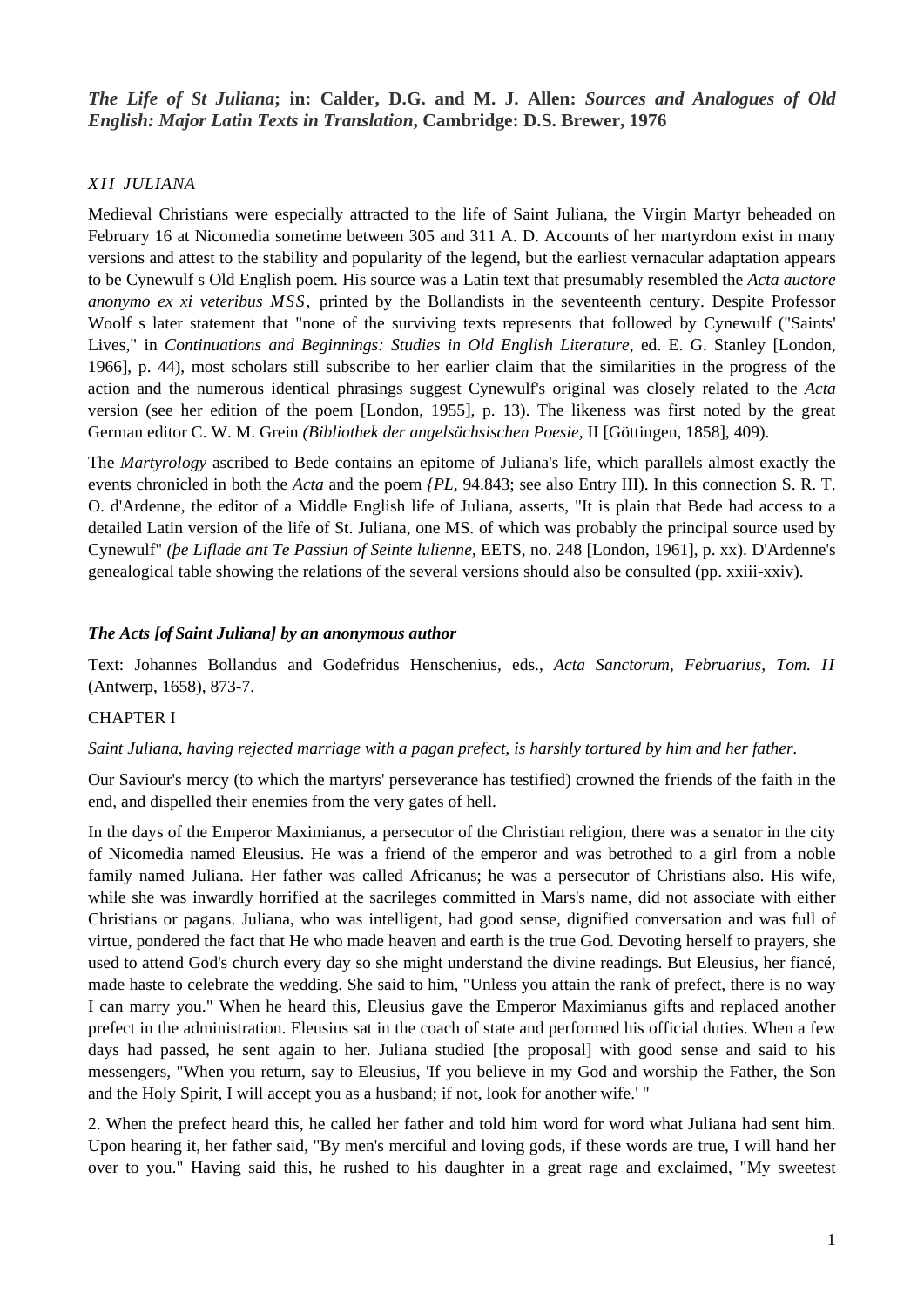daughter, Juliana, light of my eyes, why don't you want to take the prefect as your husband? I wish to make your marriage to this man final." Trusting in Christ, blessed Juliana said, "If he will worship the Father, the Son and the Holy Spirit, I will marry him; if not, he cannot receive me in marriage." Hearing this, her father said, "By the merciful gods, Apollo and Diana, if you persist in speaking like this, I will hand you over to wild beasts." Juliana replied, "Father, don't believe I'm afraid of you. By the Son of the living God, I will never give in to you, even if I have to be burnt alive." A second time her father asked her to give in to him so she shouldn't lose the great honor. Juliana replied, "Ah, father, you don't understand what I am saying to you. I speak the truth and do not lie when I say I will suffer every trial and judgment joyfully. I will not abandon the teaching of my Lord Jesus Christ." At once her father ordered her to be stripped and beaten, and said to her, "Why won't you worship the gods?" She cried out, "I do not believe in, I do not worship, I do not sacrifice to deaf and dumb idols. But I worship the Lord Jesus Christ who lives forever and reigns in heaven." After she had been tortured, her father handed her over to the prefect, her fiancé.

**3.** The prefect ordered her to be led before his tribunal at dawn. When he saw her beauty, he addressed her with the gentlest words, "Tell me, my sweetest Juliana, why have you mocked me for so long? Who persuaded you to worship a strange god? Turn back to me and escape all the torments prepared for you if you refuse to sacrifice." Blessed Juliana replied, "If you agree with me to worship God the Father, the Son and the Holy Spirit, I will give in to you. But if you refuse, you will not be my lord." The prefect said, "My lady Juliana, give in to me and I will believe in your God." Blessed Juliana replied, "Receive the Spirit of God and I will marry you." The prefect said, "I can't, my lady, because, if I do, the emperor will hear about it; and when he has appointed a successor to me, he will behead me with a sword." Saint Juliana replied, "If you fear this mortal emperor, who sits on a dunghill, how can you compel me to deny the immortal Emperor? So you can't deceive me with all this coaxing. Inflict on me whatever torments you like. I trust in Him, whom Abraham, Isaac and Jacob trusted in, and they were not confounded; for He is powerful enough to free me from your torments."

4. When he heard this, the prefect grew very angry and ordered her to be beaten. After Saint Juliana had been stretched out on the ground, he ordered her to be scourged naked with four switches in such a way that three soldiers alternated beating her in turn. Then the prefect told them to stop and said to her, "Look, this was just the beginning of the test. Give in; sacrifice to the great Diana and you will be freed from torment. But if you refuse, by the great god Apollo, I won't spare you." Saint Juliana replied, "Don't think you can recall me from my Lord Jesus Christ with your threats." Then the prefect ordered her to be suspended by the hair. When she had been hanging for six hours, she cried out, "Christ, Son of God, come and help me." The prefect then ordered her to be taken down and said to her, "Give in, Juliana, and sacrifice so you won't die in torment. For the One whom you think you worship as God will not be able to free you." Juliana replied, "Wretched man, you won't be able to conquer me through your torments. In the Name of my Lord Jesus Christ I shall overcome your savage spirit and make your father, Satan, redden with shame. I will find courage in the sight of my Lord Jesus Christ." Moved with anger, the prefect commanded them to heat metal pots. When Juliana had been stripped, he ordered her to be plunged in and scalded from head to toe. This was done, but she suffered no harm. Next he ordered her to be bound by the legs and thus taken to prison.

5. Afterwards, when Juliana had been put into prison, she said, "My Lord, almighty God, my soul is at the point of death; strengthen me, hear me, pity me and pity those who stand around me grieving. Give me your mercy, just as you gave it to all who pleased you. Also, I beseech you, Lord, don't forsake me because my father and mother have abandoned me; but receive me, O Lord my God, and do not cast me from your countenance. Don't desert me in this time of trouble, but keep me safe among these tortures. As you saved Daniel in the lions' den and freed Hananiah, Azariah and Mishael from the fiery furnace, so protect me in the brevity of this life. Lead me into the harbor of your will, as you led Israel's sons through the sea, when they fled from Egypt; the sea became land as it were [for them], but buried their enemies. So think me worth listening to, Lord. Drown the threats of the tyrant who has risen against me. Destroy his power and spirit; because you, Lord, who know human nature, know it cannot endure captivity. God, be a ready helper and aid in the torments which Eleusius (who does not obey your express commands) is about to heap upon me. Make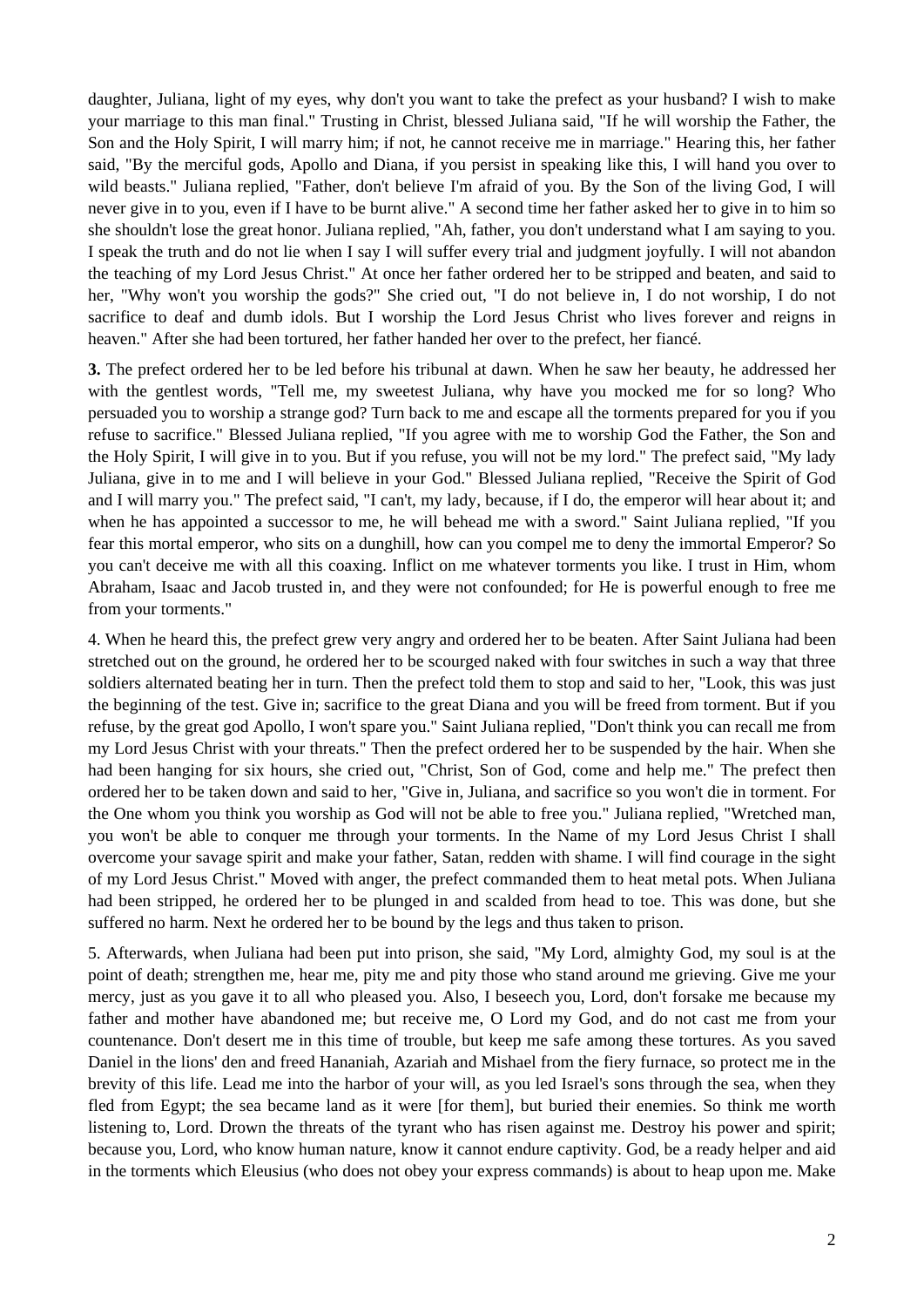this prefect, who is the demons' companion, the object of my scorn. Have him grievously tormented and consumed by worms, so that your power may be revealed through me, your handmaiden. For you alone are God and we proclaim your glory forever and ever. Amen."

# CHAPTER II

### *When he urges wicked things upon her, a demon is beaten by Juliana and dragged away captive.*

6. When she had finished the prayer, a demon called Belial appeared to her in an angel's form, and said to her, "My dear Juliana, the prefect is preparing the most evil and terrible torments for you. Only listen to me and you will be saved. When he orders you to leave the prison, give in and sacrifice and you will escape the torments." Saint Juliana thought he was an angel of God and said to him, "Who are you?" The devil said to her, "I am the Lord's angel. He sent me to you so you would sacrifice and not die." Sighing most bitterly, Juliana cried out to the Lord; raising her eyes to heaven, she said with tears, "O Lord, God of heaven and earth, do not desert me or let your handmaiden perish. Strengthen my heart in your might and show me, as one who trusts in your Name, who it is that speaks such things and urges me to worship idols." Immediately a voice came to her from heaven, saying, "Have faith, Juliana; I who speak to you am with you. Seize the person talking to you so you may know who he is."

7. Rising from the ground. Saint Juliana made the sign of Christ and seized the demon Belial. She said to him, "Tell me, who are you; where do you come from and who sent you to me?" The demon replied, "Let me go and I will tell you." Blessed Juliana said, "You tell me first and then I will let you go." Then the demon began to speak, "I am the demon Belial, whom some call Jopher the Black. I have been entertained by men's wickednesses. I rejoice in murders. I love luxury. I embrace war. I destroy peace. It is I who made Adam and Eve transgress in paradise; I who made Cain kill his brother Abel; I who made all Job's fortune waste away; I who made the people of Israel worship idols in the desert; I who had the prophet Isaiah cut like wood by a saw; I who made King Nabuchodonosor set up an idol; I who had the three boys sent into the fiery furnace; I who caused Jerusalem to be burned; I who had the infants killed by Herod; I who made Judas betray the Son of God (I took possession of Judas so that he finished his life with a noose). It is I who goaded the soldier to pierce the side of God's Son with a lance; I who had John beheaded by Herod; I who said, through Simon, that Peter and Paul were sorcerers; I who entered into the Emperor Nero so that he crucified Peter and beheaded Paul; I who had Andrew betrayed in the region of Patras. I and my brothers have done all these things and worse."

8. Blessed Juliana said, "Who sent you to me?" The demon replied, "Satan, my father." Saint Juliana said, "What do they call your father?" The demon replied, "Beelzebub." Saint Juliana said, "What does he do?" The demon replied, "He is the inventor of all evil. For the moment we are in his presence, he directs us to tempt the souls of the faithful." Saint Juliana said, "What does the demon rejected by a Christian suffer?" The demon replied, "He suffers the most evil and terrible torments. If we have been sent against a just man to ruin him, and if we cannot do it, we hide from Satan who sent us. For when he has looked for us and doesn't find us, he charges the other demons: once they find the demon he sent, they must torment him cruelly. Then the demon flees so he cannot be found. We have therefore to do what Satan commands and obey him as the most gracious of parents." Saint Juliana said, "Tell me, against what just works do you proceed?" The demon replied, "Listen, my lady, so I may tell you everything and you may know the truth from me. The way in which I have come here to you in my wickedness, thinking to persuade you to sacrifice and deny your God, is the way I and my brothers enter into all men.

9. "When we find a wise man holding fast to God's work, we fill him with many lusts. We turn his soul toward those objects we place near him; we introduce error into his thoughts; and we do not allow him to persevere either in prayer or any good work. Again, if we see people attending church, sorry for their sins, and desiring to hear the Divine Scriptures in order to keep some part of them, we immediately enter their homes. We do not allow them to do anything good and we introduce many thoughts into their hearts. But if one of them can overcome us, and withdraws from his idle thoughts, begins to pray, to listen to the Holy Scriptures and to receive the Divine Mystery, headlong we flee from him. For when Christians receive the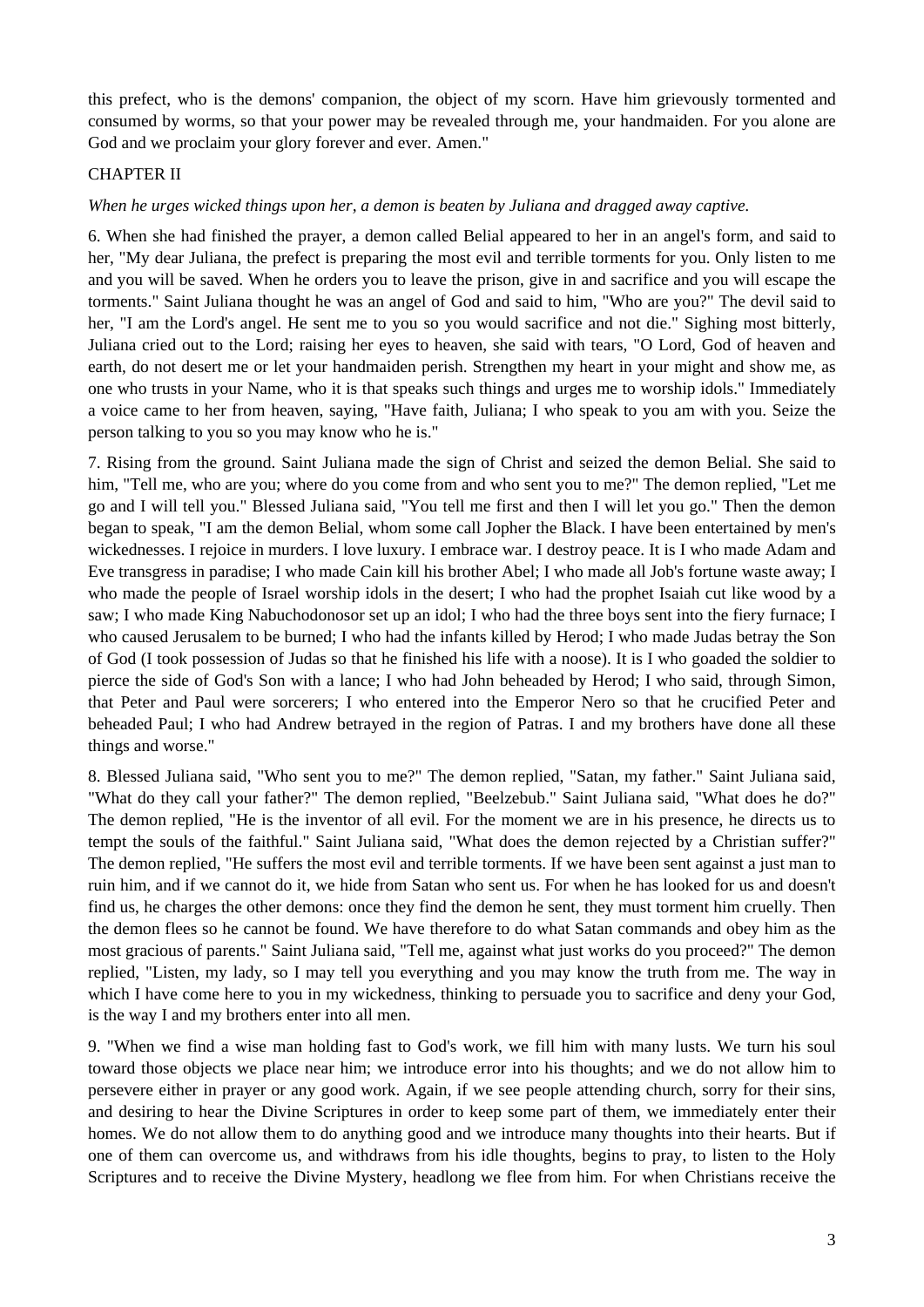Divine Mystery, at that very hour we retreat from them. We care only about the ruination of men who live well. And if we see them do anything good, we afflict them with bitter thoughts so they may follow our wishes."

10. Saint Juliana said, "Impure spirit, how do you presume to meddle with Christians?" The demon replied, "You tell me! How do you dare seize me, unless it is because you trust in Christ? So I too trust my father, since he is the author of wicked deeds; and I do what he wants. For I have tried to carry through a number of evil schemes and several times my plans have turned out successfully. But how miserable I am, now that I have been sent to you! If only I hadn't seen you! Alas, what I suffer in my misery! Why didn't my father see what would happen to me? Let me go, so I can cross over to the other place. For I will denounce you to my father and it will go badly with you." Saint Juliana then bound his hands behind his back and threw him to the ground. Taking one of the ropes with which she herself was bound, she struck the demon. The demon cried out imploringly, "My lady Juliana, companion of the apostles, associate of the martyrs, partner of the patriarchs, consort of the angels, I entreat you through the Passion of the Lord Jesus Christ, have pity on my wretchedness."

11. Saint Juliana said, "Confess to me, impure spirit, which men have you injured?" The demon replied, "I have blinded the eyes of many men; broken the feet of others; sent others into the fire; hanged others; caused others to vomit blood; drowned others in the sea; made others end their lives violently; made others tear themselves in fury with their own hands. And, to put it briefly, all the evils which exist in this world are executed on my advice, and I myself perform them. Others, whom I have found without the sign of Christ, I have killed. While I did all these evils, nobody dared to torture me as much as you. None of the apostles even gripped my hand, but you have bound me. None of the martyrs beat me. None of the prophets inflicted on me the injuries I have received from you. None of the patriarchs laid a hand upon me. For I undertook the temptation of the Son of God Himself in the desert; I made Him climb a high mountain, but He did nothing to me. And you destroy me with torments like this? Virginity, why are you armed against us? John, why did you reveal your virginity to oppose us?"

12. While the demon was saying this, the prefect ordered Juliana to be brought to him from prison. Saint Juliana dragged the demon with her as she was being led out. The demon pleaded with her, "My lady Juliana, let me go. Don't make me even more ridiculous now to men, for afterwards I'll be unable to conquer them. You have conquered my father; you have bound me. What more do you want? The unbelievers say the Christians are merciful, but you seem ferocious to me." As the demon said this, Saint Juliana dragged him through the marketplace; and although he pleaded with her a long time, she threw him into a place full of dung.

# **CHAPTER III**

# *Saint Juliana is beheaded after various tortures, and one hundred and thirty are converted by her. The translation of her body.*

13. As Juliana came into the palace, her face seemed full of glory to everyone. When the prefect had looked at her, he said admiringly, "Tell me, Juliana, who taught you such things? How have you overcome torments as great as these with incantations?" Saint Juliana replied, "Listen to me, most irreverent prefect, and I will tell you. My Lord Jesus Christ taught me to worship the Father, the Son and the Holy Spirit. It was He who conquered your father, Satan, and his demons; it was He who sent His angel from His holy dwelling-place to help and comfort me. But you, wretch, do not know that eternal torments are prepared for you. You will endure unending tortures there, the devouring worm that never stops, and eternal darkness. Unhappy man, repent. For the Lord Jesus Christ is merciful and loving, and He wishes to save all men. He gives repentance for salvation and remission of sins."

14. Then the prefect ordered an iron wheel to be brought in and pointed swords fixed on it; and he ordered the virgin to be placed over the wheel so it would stand between two columns with four soldiers on one side and four on the other. The soldiers drew up the wheel and had Juliana set upon it. After they had drawn it up, they spun the machine, and the noble body of Christ's virgin was split apart in all its members. Marrow came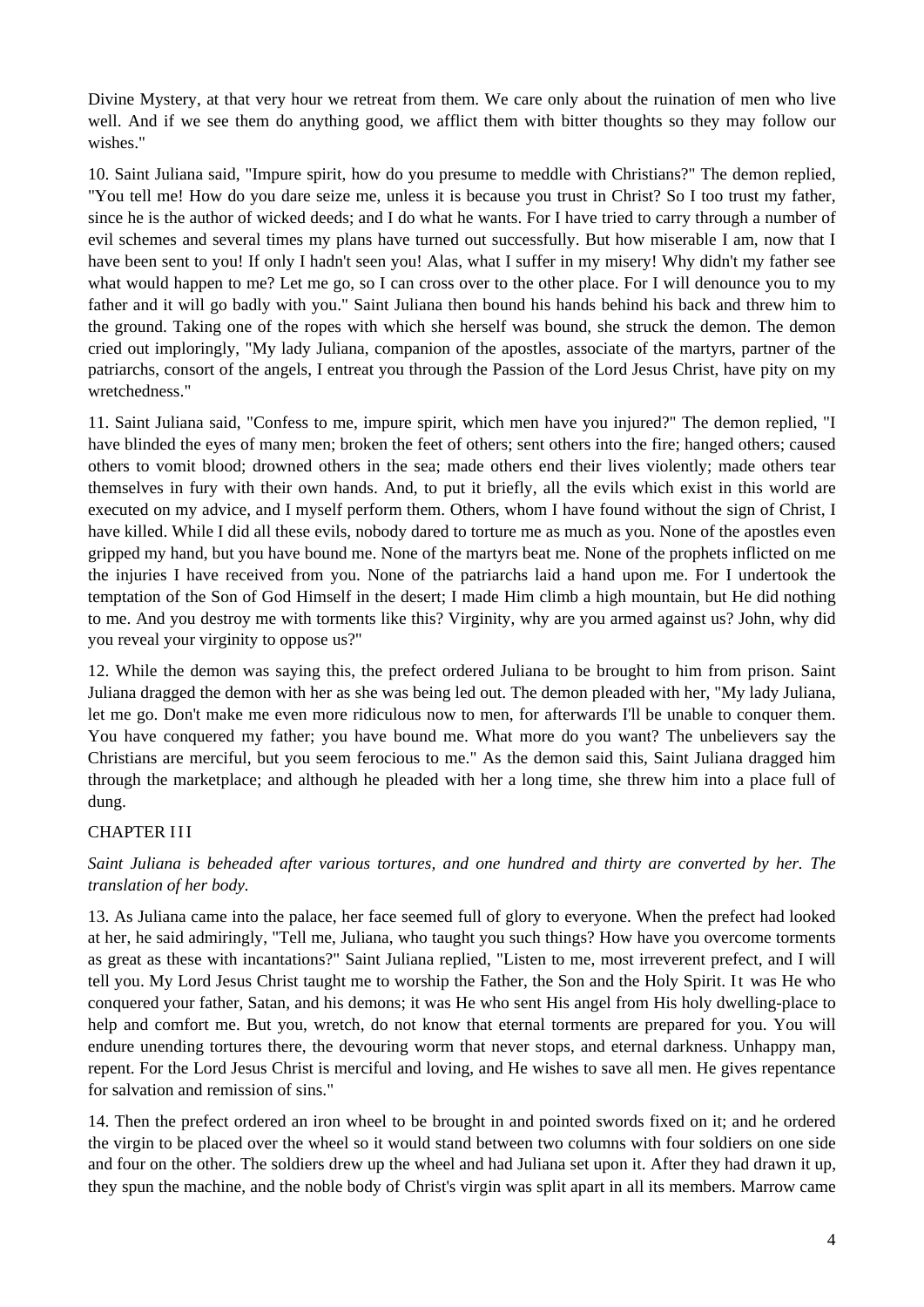out of her bones and the whole wheel was bathed in it. Flames raged from the fire. Blessed Juliana, however, stood resolute in Christ's faith—her body broken, but her faith firm. And the angel of the Lord came down from heaven and put out the flame; and the chains were melted by the fire.

15. Saint Juliana stood without pain and glorified God; she stretched her hand toward heaven and began to speak with tears and sighs, "Lord God almighty, you who alone possess immortality, Giver of life, Creator of all ages; you who extended the heavens with your hands and established the earth's foundations; you who fashioned man with your hands, Planter of paradise and Governor of the living tree of humanity; you who freed Lot from Sodom because of his hospitality; you who blessed Jacob and freed Joseph from the envy of his brothers (when he was sold into Egypt) and bestowed on him the honor of princes; you who sent your servant Moses into Egypt, saved him from Pharaoh's hand, and led your people through the Red Sea as if it were land; you who subjugated the foreign race, cast down the giant Goliath by the hands of your holy youth, David, and raised him to royal power; you who assumed flesh from the Virgin and were seen by the shepherds; you who are worshipped by angels and were adored by the Magi; you who revived the dead, gathered the apostles together, and commanded them to announce your kingdom; you who were betrayed by Judas, crucified in the flesh, buried in the earth, seen by the disciples after the Resurrection, and ascended into heaven; you who gave knowledge of yourself to all who believe, when you sent your apostles throughout the world; you who are the salvation of the dead, the way for those who err, the refuge for the weak: you are the one, the almighty and only true God; none can praise you for the wrong reason, but only for the right reason. I give thanks to you, God of all, you who have deigned to lead me, unworthy and sinful as I am, into your protection. And I beg, O Lord, that you deign to free me from this tyrant's malice so that he may be totally disgraced, along with his father, Satan. And I will always give glory to you forever and ever."

16. When she had said, "Amen," the tormentors of the city of Nicomedia cried out, "There is one God omnipotent, the God of the holy maiden Juliana and there is no other God but Him. Prefect, we repent that till now we have been led into error." And with one voice they all said, "We flee to you, O Lord. Let it suffice that we have erred thus far; henceforth we will believe in the God whom Juliana worships." Having been converted, they said to the ruler, "May all the pagan gods perish; may all who worship idols be struck down. Irreverent prefect, punish us so that we may expiate our sins, we who have worshipped idols till now. Light the fire. Think of your father's works. For henceforth we choose to have the Lord Jesus Christ as our Father, since we have been afflicted too long by your father, the devil." The prefect, filled with anger, reported everything to the Emperor Maximianus. The Emperor Maximianus passed sentence against them, and ordered all their heads cut off; but the prefect himself ordered everybody to be struck down by the sword at the same time, and one hundred and thirty men and women were beheaded.

17. The prefect ordered Saint Juliana, however, to be burnt alive. When Saint Juliana heard this, she stretched her hands toward heaven and said with tears, "O Lord God almighty, do not desert me, nor depart from me, nor banish me from your countenance; but be the one who helps me. Deliver me from this punishment and blot out my sins—those I may have committed in word or thought. O Lord, my kind and merciful God, have mercy on me so that my enemy, the tyrant Eleusius, may not say, 'Where is her God?' For you are a God blessed forever." While she was saying this, behold, the angel of the Lord came suddenly, parted the fire and put out the flame. Saint Juliana stood there unharmed, glorifying God in the fire.

18. The prefect roared at her like an evil beast and wondered what punishment to inflict upon her. He commanded a pot to be brought in, filled with lead, and placed over a raging fire *[ignem].* When Juliana had been set over the pot, it became like a warm bath for her. But the pot itself recoiled from her and burned seventy-five of the men who were standing nearby. When the prefect saw this, he tore his clothes in a rage and berated the gods with a groan, because they could not hurt her, and also because, though she had injured them, they could not harm her at all. He sentenced her at once to be punished by the sword.

19. When Saint Juliana heard this, she was filled with great joy because the end of her struggle had come. After she had been dragged to the place where she was to be beheaded, the demon she had tormented suddenly came running up to the ruler and said, "Don't spare her. She has blasphemed the gods and injured